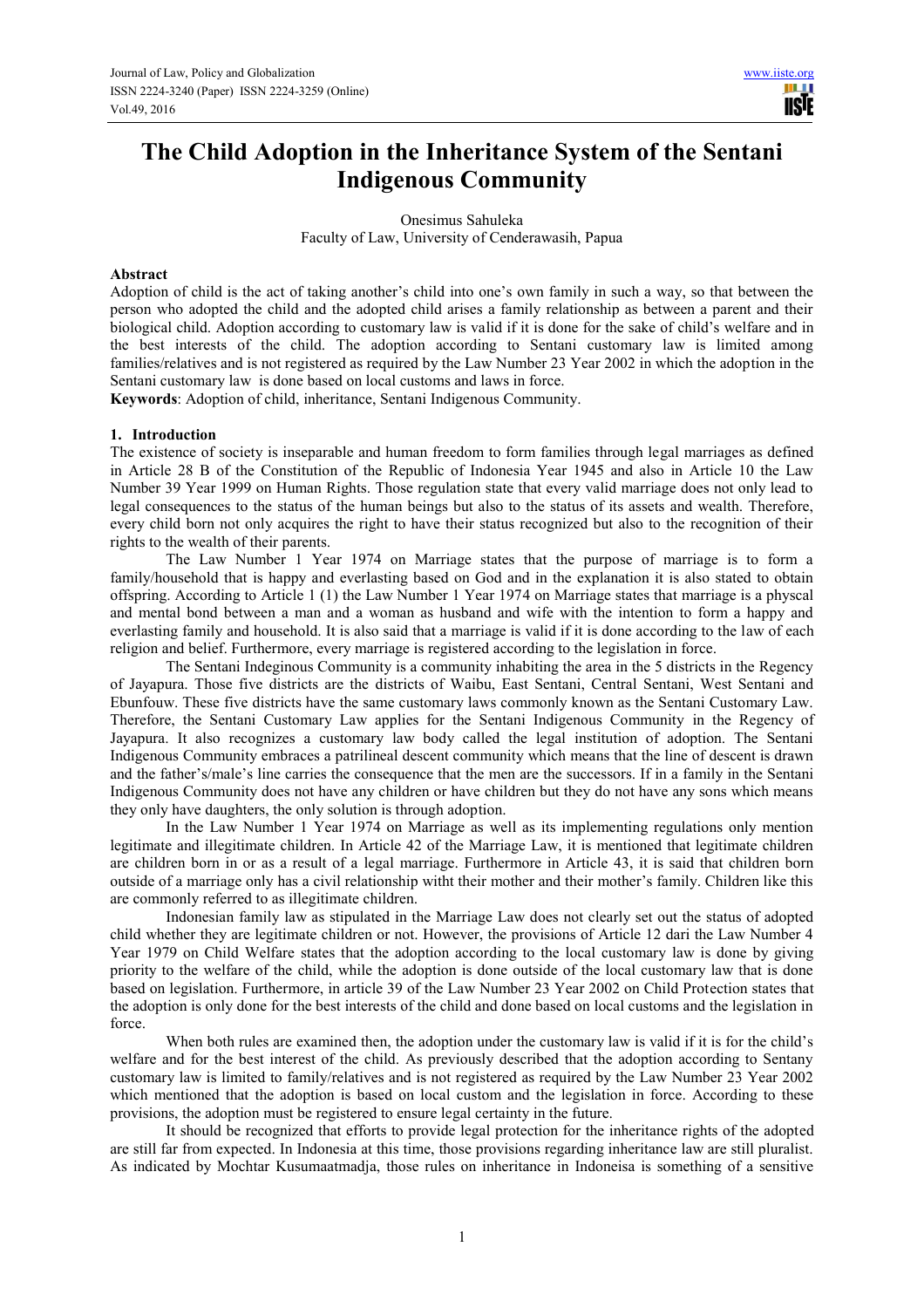topic.<sup>1</sup> The sensitivity inheritance issues are due to the fact that they are related to life religious values, culture, and customs adopted by the pluralistic Indonesian society.

Mochtar Kusumaatmadja had also argued that a society that is building generally faces problems that must be regulated by law and those problems can be broadly divided into two major categories, namely; *Firstly*; problems that are directly related to one's personal and is closely connected with the cultural and spiritual life of society. *Secondly*; issues relating to the advancement of society demands and in general are 'neutral'especially when viewed from the angle of culture. In general, it can be said that the renewal of the law in such fields (fields "neutral") is easier to do.<sup>2</sup> As mentioned by Mochtar Kusumaatmadja, it can be understood that the field of inheritance law id not "neutral". Therefore, it can be concluded that this field is sensitively live of the human beings, including the value of culture, religious, amd the customary law.

Inheritance law in Indonesia can be categorized into 3 (three) legal systems, namely Western Inheritance Law stipulated in the Civil Code, Customary Law, dan Islamic Law. The basic regulations of the inheritance law uses these 3 (three) legal systems as mentioned earlier, it is inseparable from the history of the Indonesian legal system in the colonial era, where the Dutch colonial government at the time issued a regulation *Indische Staatsregeling* (IS) and lists the law politics in Article 131 jo Article 163, which divides the population into 3 (three) categories; Dutch East Indies residents (European group), Indonesian (indigenous), and Far Eastern/Oriental (China and other countries belonging to the Orient); and the laws that apply to each of these categories .<sup>3</sup>

Indonesian family law is pural and is comprised of Customary Law, the codified Civil Law and Oriental Civil Law. Especially in the Customary Law, there occurs legal pluralism where in Indonesian customary law between one region and another are different. The reality of the diversity of the customary inheritance law in various regions and ethnic communities results in difficulty in unifying national inheritance law. Every marriage brings consequences to regulations of inheritance. Aside from those done based on legislations in force (the Law No. 1 Year 1974 on Marriage and Government Decree No. 9 Year 1975 as the implementation regulations) are also done according to local customs and religious beliefs and rules held by those who solemnize marriages. The existing difference between the procedure of marriage and the differences based on religion creates conditions in which the unifiying of the inheritance law is to be difficult.

Customary law<sup>4</sup>with regards to inheritance generally adheres to the principle that the transfer of the estate left by the person who has passed away. The inheritance can only be recieved or inherited by those with blood ties (offspring)<sup>5</sup>, namely children who were left behind or those with marital bonds with the recently departed. Tamakiran classifies heirs based on the nature of each respective family. However, the child is certainly going to be heir. Thus, the arrangement based on the order of relatives (kinship priorities) can be divided to:

- 1. Parental inheritance (by parents), where those entitled to the inheritance are the sons and daughters wth equal shares.
- 2. Patrilineal inheritance (father), where those entitled to inherit are only the sons.

 $\overline{a}$ 

3. Matrineal inheritance (mother), where those entitled to inherit are all are all the children and the mother's lineage.<sup>6</sup>

Furthermore, in terms of possession or wealth left by the testator, inheritance under the customary law can be broadly divided into: 1). Inheritance system where the estate can be distributed among the heirs . 2). Inheritance system where the wealth may not be distributed among the heirs but is instead owned collectively as inheritance. This system can be distinguished based on the aspects of inheritance which are collective and based on mayorat.<sup>7</sup>

<sup>1</sup>Mochtar Kusumaatmadja, *Legal Development in the Context of Development of National Law (Pembinaan Hukum Dalam Rangka Pembangunan Hukum Nasional)*, Bina Cipta, Bundung, 1973, p. 4.

<sup>2</sup>Mochtar Kusumaatmadja, *Concepts of Law in Development (Konsep-Konsep Hukum Dalam Pembangunan)*, Alumni, Bandung, 1st. ed, 2002, p. 90.

<sup>3</sup>According to Otje Salman, that throughArticle 134 ayat (2) IS., customary law has been recognized as being applicable to the 'bumi-putra' group in the Dutch East Indies. Thus, Islamic law and jurisprudence issued by the enactment of the Dutch East Indies. This change is the peak of victory for Snouk Horgorenye's reception theory in Otje Salman, *the Implementation of Inheritance Law in Cirebon seen from the Inheritance Law and the Islamic Inheritance Law* (*Pelaksanaan Hukum Waris Di Daerah Cirebon Dilihat Dari Hukum Waris Adat dan Hukum Waris Islam)*, Dissertation Doctorate in the field of Law, Graduate School, University of Padjadjaran, Bandung, 1992, p.14.

<sup>4</sup>According to Soepomo, Customary Inheritance law contains rules that regulate the process of forwarding and the passing of goods, possessions, and intangible objects (*immaterial goederen*) and a generation of humans suatu (*generatie*) to their offspring. Cited by *BusharMuhammad*, *The Principle of Adat Law* (*Asas-Asas Hukum Adat*,) PT. Pradnya Paramita, Jakarta, 11th ed., 2002, p. 46-47.

<sup>5</sup>According to Soerojo Wignjodipoero, in his book "*an Introduction and Principle of Adat Law* (*Pengantar dan Asas-Asas Hukum Adat)*, CV. Haji Masagung, Jakarta, 9th.ed, 1990, p. 108, that "*offspring*" is the singular ancestor, which means there is a blood relationship between a person and another person. Two or more people who have blood relations. So that single ancestor is an offspring of the other.

<sup>&</sup>lt;sup>6</sup> Tamakiran S, *the Principle of Inherintance According to Three Legal System (Asas-Asas Hukum Waris Menurut Tiga Sistem Hukum)*, Pionir Jaya, Bandung, 2002, p. 62-63. Mayorat of men; the inheritance falls into the hand of the son. While in the mayorat of women; the inheritance falls into the hand of the daughter.

<sup>7</sup> Djaren Saragih, *Pengantar Hukum Adat Indonesia*, Publisher: Tarsito, Bandung, 1984, p. 148-149. Also cited by: Maria Fransisca, *Aspek Hukum Pewarisan Pada Perkawinan Antar Agama Di Indonesia*, Thesis for Notarial Master Program, University of Padjadjaran, Bandung,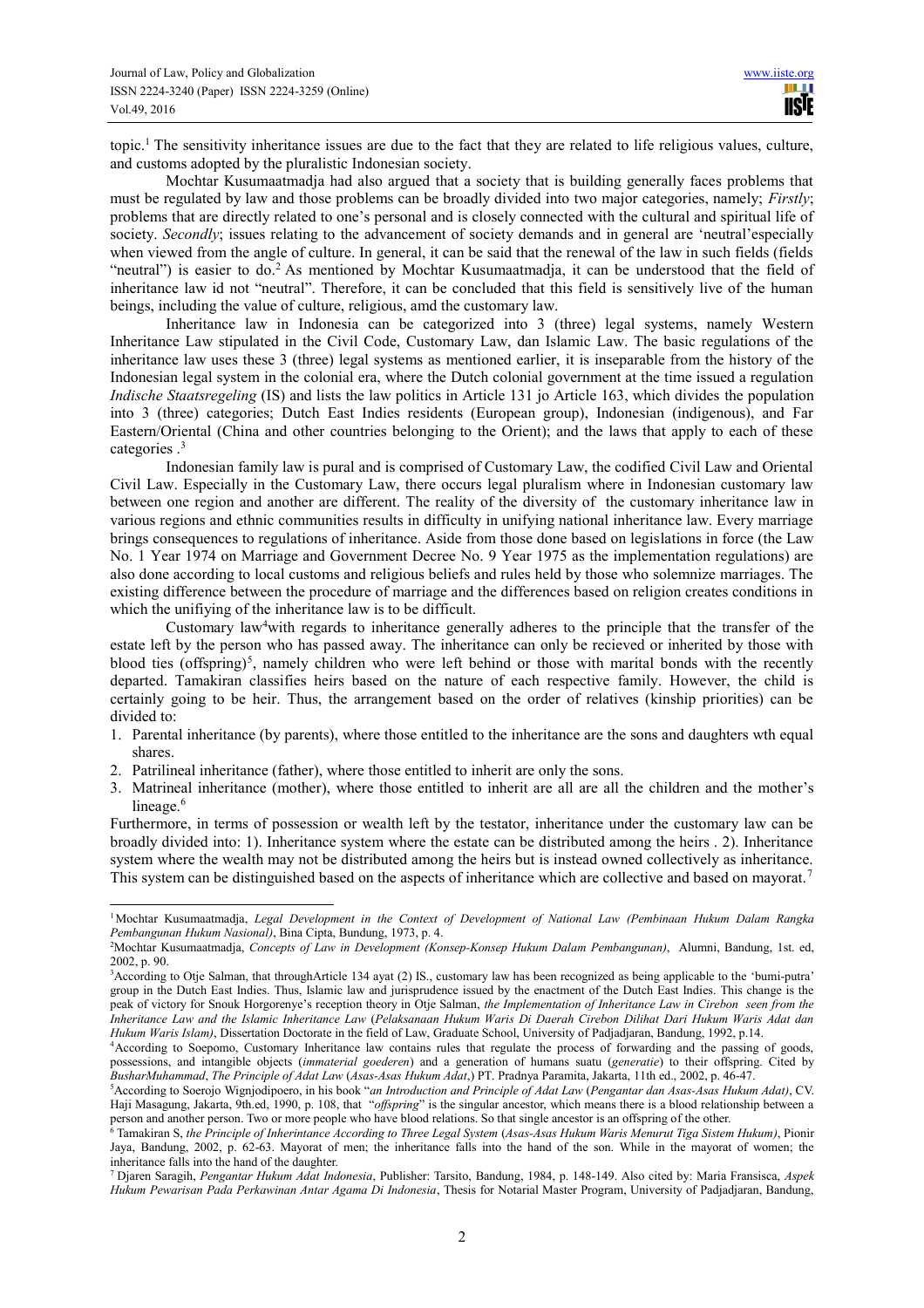Such is the importance of the presence of a child in a family. The presence of a child is not only as an adhesive for a family, but also as a successor and the heir to the estate left behind by their parents in the event of their death. Even in tribal communities or certain clans, the presence of children as the family's successor is an essential element in avoiding the extinction of a tribe or clan. Therefore, if a tribe or a clan or relative are concerned about facing the reality of not having offspring, the tribe, clan or the relative generally adopts to avoid extenction.<sup>1</sup> The adoption is the act of taking another's child into one's own family in such a way, so that between the person who adopted the child and the adopted child arises a family relationship as between a parent and their biological child.<sup>2</sup>

Aside from reasons to continue their lineage, there are also adoptions done with the intent of giving legal standing to that adopted child so that it becomes better and more profitable than the previous condition. In the Sentani Indigenous Community in the Regency of Jayapura (Province of Papua), adoption besides done with a special ceremony involving cultural leaders or the heads of local tribes, can also be done simply in a family environment. The adoption is generally derived from one's own family environment.

The prompts factor of some families who do not have children to adopt the child in the Sentani Indigenous community is aside from the element of being and adhesive and as an expression of one's social concern in lifting the socio-economic status of adopted children in the midst of local indigenous community life, it meant also to preserve and maintain the household's assets and other possessions outside of the home. Through the adoption, there is a shift of responsibility for the child, namely from the biological parents to the adoptive parents. The responsibility ot meet the needs of life and education of the children exists solely with the adoptive parents. In relation to how adoption done is solely based on local habits and customary law, then after the death of the adoptive parents, the rights of the adopted child over possessions or wealth left by the adoptive parents do not obtain clarity nor legal certainty. Similarly, the legal relationship between the adopted child and his biological parents are also not clear if the adopted child still remains the heir to the estate left behind by their biological parents.

#### **2. Context of Inheritance System in IndonesiaSistem Pewarisan di Indonesia**

Family law which lives in one community and another is not always the same. It can be generally known from the make up of the community. One way to look at it is considering the composition of the community based on genealogical ties.<sup>3</sup> Indonesian society is composed of various tribes and customs and has different forms of kinship with different forms of descent. The descent system has a very large influence on the system of inheritance in customary inheritance law.

Theoretically, descent/inheritance systems can be divided into three types as followings:

**1.** Patrilineal System

According to this system, the line of descent is drawn according to the father's lineage, where men hold more prominent positions than women in inheritance. A family member will feel themselves as the descendant of a man and that assumption causes them to feel as if men are the link. This affinity to the male line is present in the following communities : Batak, Bali, Ambon, Papua, andso forth.

**2.** Matrilineal System

According to this system, the line of descent is drawn according to the mother's lineage, where women hold more prominent positions than women in inheritance. A family member will feel themselves as the descendant of a woman and that assumption causes them to feel as if men are the link. This affinity to the female line is present in the following communities: Minangkabau, Kerinci, Semendo, and so forth.

**3.** Parental or Bilateral System

According to this system, the line of descent is drawn according to the parents' lineage or according to the line of both sides (mother-father). The position of both men and women are equal, without there be in any distinction in inheritance. Therefore, every family member draws their line of descent and connects themselves through their father and mother. This is done by father and mother, wherein both lineages are assessed and given the same credit. Such legal linkage is contained in the following communities: Jawa, Sulawesi, Kalimantan, Aceh, and Riau.<sup>4</sup>

 $\overline{a}$ 

<sup>2003,</sup> p. 36.

<sup>1</sup> Soerojo Wignjodipoero, *Op Cit*, p. 161. Also cited by Juli Cristie, *Sistem Hukum Kewarisan Adat Batak Tuba Dalam Kaitannya Dengan Pengangkatan Anak*, Thesis for Notarial Master Program, University of Padjadjaran, Bandung, 2004, p. 13.

<sup>2</sup>Under the terms of Article 5 *Staatshiad* 1917 Nomor 129, that if a man marries or has married, has no legitimate male descendantsin the male line either by birth or by adoption then he may adopt a son. Soedharyo Soimin, *The Setting of the Legal Basis for the Child Adoption (Himpunan Dasar Hukum Pengangkatan Anak)*, Sinar Grafika, Jakarta, 2000, p. 4. Then compare the definition of adoption according to Muderis Zaini, *The Adoption in the Angle of Legal System (Adopsi Suatu Tinjauan Hukum Dari Segi Sistem Hukum)*, Sinar Grafika, Jakarta, 1999, p. 4, and Soerjono Soekanto, *The Core of the Family Law* (*Ikhtisar Hukum Keluarga)*, Raja Grafindo Persada, Jakarta, 1995, p. 53, and Human Hadikusuma, *Hukum Waris Adat*, Publisher: Citra Aditya Bakti, Bandung, 1990, p. 111.

<sup>3</sup> Otje Salman. *Public Awareness to Inheritance Law (Kesadaran Masyarakat Terhadap Hukum Waris)*, Alumni, Bandung, 1993, p. 48.

<sup>4</sup> Bushar Mohammad, *Hirarchy of Family Law in Indonesia (Susunan Hukum Kekeluargaan Indonesia)*, PT. Pradnya Paramita, Jakarta, 1985,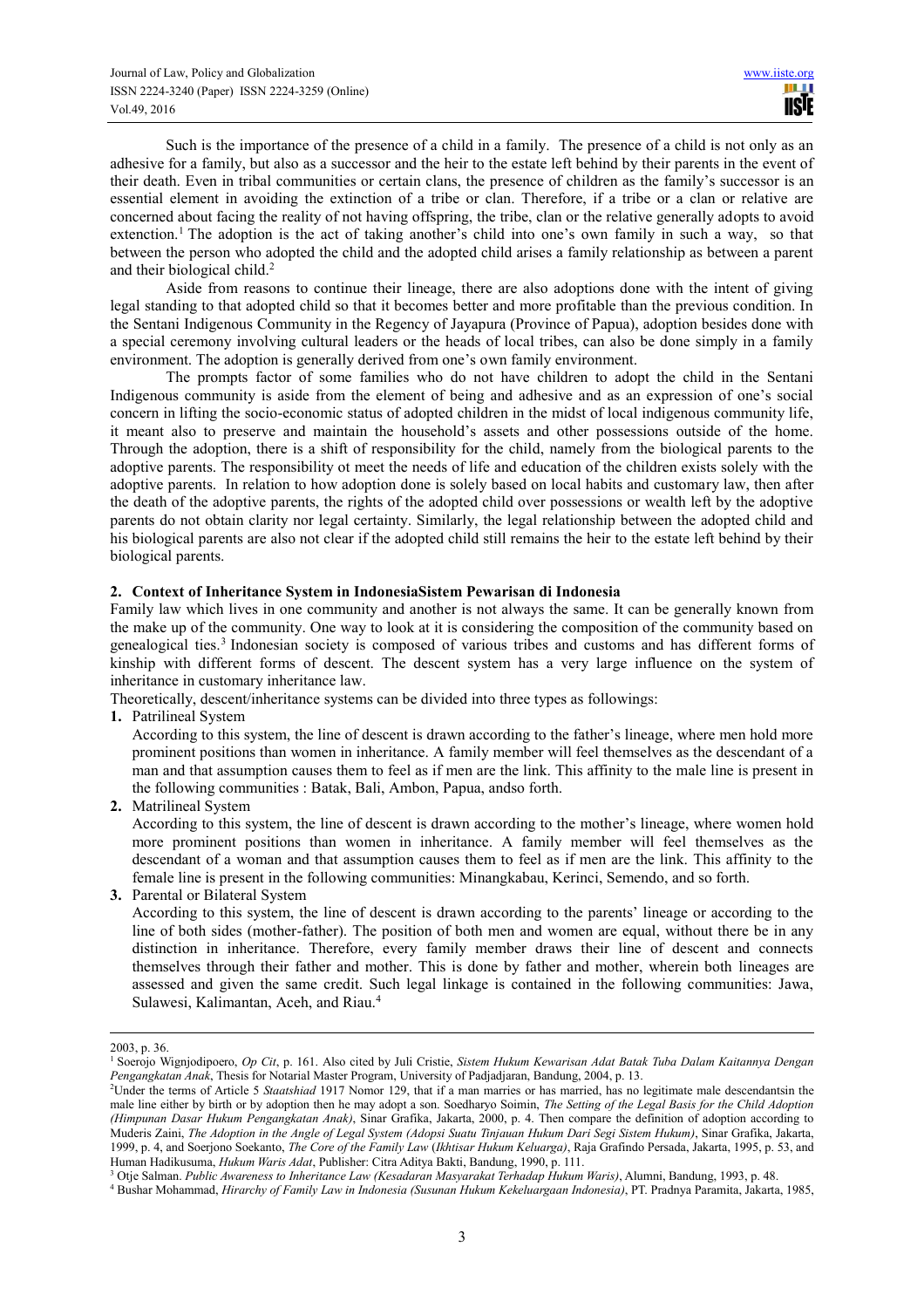After discussing the system of descent, we will now discuss briefly regarding the system of inheritance. In Indonesia we have encountered three systems of inheritance under customary law, as follows:

1. Individual Inheritance System

The characteristics of this system is that the inheritance can be divided amongst each individual heir. Individual inheritance can be said that each heir obtains the right to control and own inheritance in accordance to their own shares. After that inheritance has been divided, each heir can use parts of that inheritance to be cultivated, consumed or to be sold to a fellow heir or other individuals.

Another factor that causes the need to hold the inheritance individually is that there is no desire to lead ownership of inheritance together. It is because the heirs are no longer bound to a relative or a parent and the life of each heir have been scattered throughout various new settlements. 1 This system can be found in the bilateral Java community.

2. Collective Inheritance System

The characteristics of this system is that the property is inherited collectively by a group of heirs who together form a kind of legal entyity where such a property is referred to as inheritance.Treasure of this kind is not to be distributed amongst heirs in terms of ownership but only in use. Thus, the heirs are only given rights to use but not to own. Therefore, the forwarding and the transferring of ownership from the testator to the heirs as an entity is not divided in ownershiphowever each heir has the right to cultivate, use or to reap benefits from the inheritance.

3. Mayorat Inheritance System

The characteristics of this system is that the treasure is inherited as a whole or in part to an heir only. Generally the inheritance is passed along to the oldest child.<sup>2</sup>

The Mayorat system consist of 2 (two) kinds, namely :

- 1. Mayorat of son, where the inheritance is passed on to the oldest son.
- 2. Mayorat of daughter, where the inheritance is passed on to the oldest daughter.<sup>3</sup>

Thus, the mayorat system is actually a system of collective inheritance in which it is just that the transferring and forwarding of tenure rights over the inheritance are not divided, but is instead delegated to the eldest child who serves as the head of the househould in their father and mother's stead. The oldest child in their capacity as sucessor is responsible for the inheritance left behind by his parents is obliged to administer and maintain his other siblings who are still little until they are able to settle down ad stand on their own. This system can be found in the community in the Gulf of Yos Soedarso, Irian Jaya, <sup>4</sup> and the District of Sentani.

If a family's first child is female and the second child is male, then the male child acts as the person who willl lead the famiy in regulating and dividing the inheritance. Therefore, it can be said that the boy will act as the oldest son, though he must listen to the advice of his older sister in taking care of his family's inheritance. So, those who are entitled to recieve parental inheritance is every male especially the oldest son.

If a family does not have any sons, then they will try to adopt one their relative's sons to inheirt their estate and to continue their lineage. However, it does not mean that the family's daughters have no part in inheritance. The daughters are usually given special treasures whose value is not the same as the son's. If the oldest child is a irl, then the boy born after is the one entitled to administer and to control the inheritance.

# **3. Sentani Indigenous Community Family Law**

## **3.1 Kinship System**

The Sentani indigenous people are related to a person if the person has blood relationship (genetic relation) with an individual either through the mother or the father. The principle of descent is also function to determine membership in group.<sup>5</sup> Based on the previous explanation, it can be said that the Sentani indigenous community embrace lineages that take account of kinship through the lineage of the father/male (patrilineal lineage). Thus all maternal relatives are not kin, but in reality they still participate in everyday life. The Patrilineal principle is embraced by the Sentani indigenous peoples where birth to adulthood is done through the father's kin group.

# **3.2 Marriage System**

Marriage is an important time of transition in the life cycle and for all human beings it is a time of transition from being a juvenile to married life. Viewed from the standpoint of human culture, then marriage is the regulator of human behavior, which has to do with their sex life,sex acts especially intercourse The marriage

 $\overline{a}$ 

p. 3. 1 Hilman Hadikusuma, *Op Cit*, p. 24.

<sup>2</sup> Soerojo Wignjodipoero, *Op, Cit*, p. 165.

<sup>3</sup> Saragih Djaren, *Op, Cit*, p. 194.

<sup>4</sup> Natty Kaiway, *Review on Indigenous Inheritance Law in Yos Sudarso Gulf, District Jayapura (Suatu Tinjauan Mengenai Hukum Waris Adat di Teluk Yos Sudarso Kabupaten Jayapura)*, Law Faculty, University of Cenderawasih, Jayapura, 1978, p. 26.

<sup>5</sup> Koentjaraningrat, *The Basic Social Anthropology (Pokok-Pokok Antropologi Sosial)*, Dian Rakyat, Jakarta, 1997, p. 177.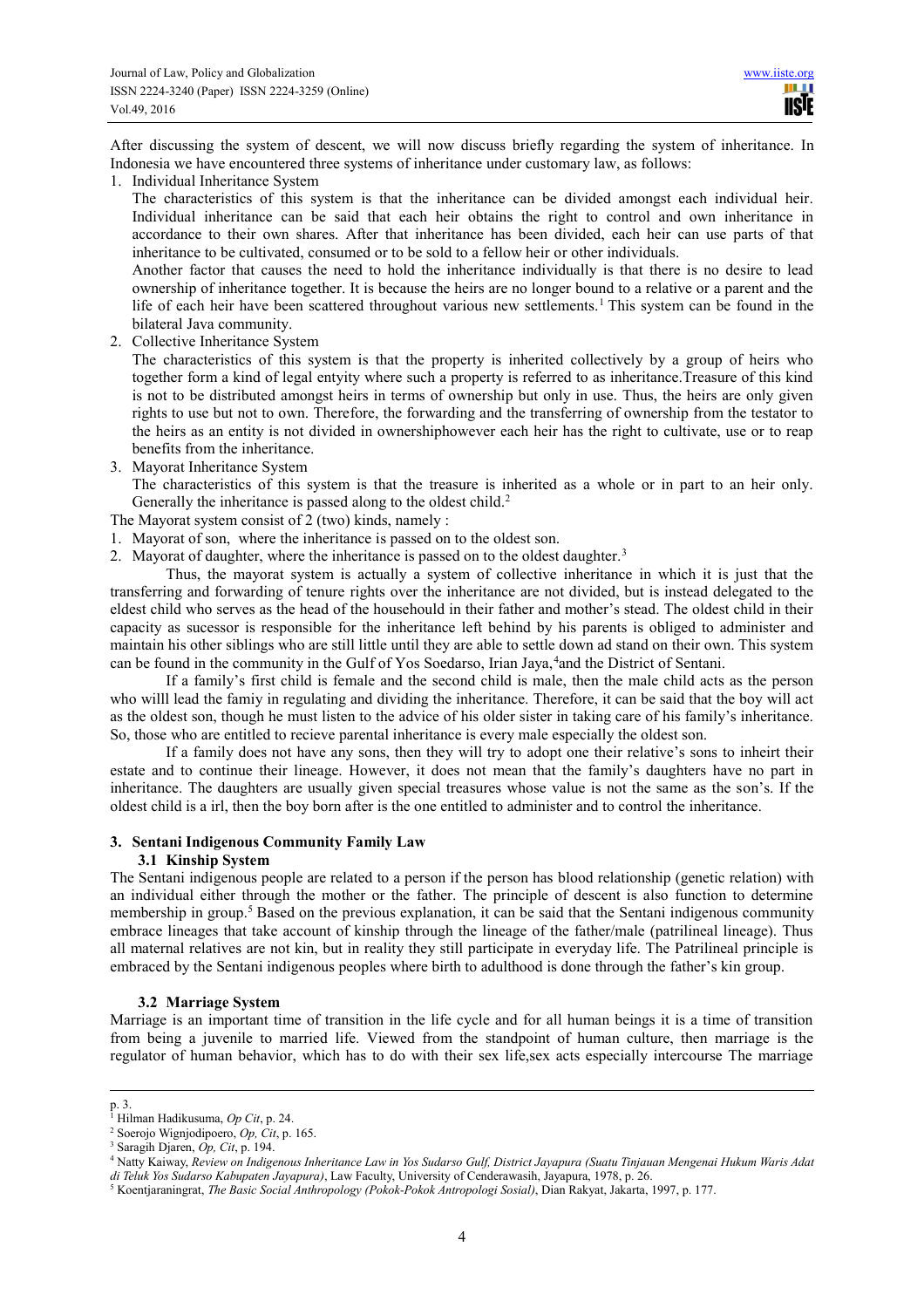causes a man in the sense of community/society to become unable to have interocurse with any other woman, but only one or some women in his community. Except as a regulator for sexual behavior, the marriage also serves various other functions in the cultural and societal life of mankind. Firstly, the marriage also leaves provisions and protections for rights and obligations as well as for the result of the marriage - children. The marriage also addresses the human need for a life partner and the need for wealth, prestige and social mobility. While, the maintenance of good relations between certain groups is often used as a reason for marriages. Notwithstanding this, regardless of the reasoning for that marriage, sex acts are always involved in them.

As we understand, the functions of the marriage are to:

- 1) Regulate the age behavior that has to do with their sex life, namely sexual behavior.
- 2) State that marriage leaves provisions and protections for rights and obligations as well as for the result of intercourse - children.
- 3) Address the human need for a life partner.
- 4) Meet the need for wealth, prestige and social mobility.
- 5) Maintain the good of relations between certain groups

## **4. Adoption Child in Inheritance System at the Sentani Indigenous Community 4.1. Adopted Child in the Sentani Indigenous Community**

The Sentani indigenous community is a part of the Indonesian indigenous communities which cause the application of the principles of family law in the Indonesian society. The formation of a family as the smallest unit of a society is inseperable from the legal institution of marriage. In relation to it, every marriage held by the Sentani indigenous community applies the basic provision formulated in the Law Number 1 Year 1974 on marriage.

Based on Article 1 para (1) the Law No 1 Year 1974 where the purpose of marriage is to form a family/household that is happy and everlasting based on the Almighty God. In its the explanatory, it is also stated to obtain offspring. Thus, the child is the offspring of the parents and the consequence of the marriage is that blood relation. If a family obtains no offspring then generally the Indonesian people adopt a child from his or her family with whom he or sh estill shares blood relations with.

The child's adoption in the Sentani indigenous community can be done for various reasons. Some reasons are it is because of good relations and kinship; a sense of family and humanity called adoption for maintenance only; and the adoption for the sake of continuing the line of descent. The adoption with only recognition from their adoptive parents is apparent in the social reality of everyday life such as in providing livelihood and education. The child's adoption for the purpose of continuing the family line must fulfill certain procedure according to the Sentani customary law:

- 1. There must be an agreement between the biological parents and the adoptive parents. The agreement is very important where the biological parents earnestly and wholeheartedly release the child into the custody of the adoptive parents.The adoptive parents happily accept the child as their own child and promise to treat that child as if he wsd their own. This mutual recognition is very important and must be witnessed by the traditional leaders.
- 2. The approval of the family members and relatives of both the biological parents and the adoptive parents. This agreement is very important for the family members or the relatives of the biological parents because the child will no longer be of the family name or the family of their biological parents. As for the family of the adoptive parents this agreement is very important as the child will be part and use the family name or the family of the adoptive parent.
- 3. Approval from cultural leaders. This approval is required so that the legal act of adoption becomes clear to the public where and the cultural leaders represent to the people there.
- 4. The special ceremony conducted by the adopted parents, which will be attended by the biological parents, family and relatives and the adoptive parents as well as cultural figures. The ceremony done to announce to all attendance people that thera are the child's adoption. The announcement then is valid to adopt the child.

The child's adoption for maintenance only can be done towards anyone including family and relatives with blood ties to the adoptive parents or any family or relative outside of the Sentani indigenous community. On the other hand, the adoption for the successor to the family's lineage must be sought from within the family either from the mother's side or from the father's side. However, this can also be done for children not belonging to the family but who are still within th Sentani indigenous community.

The adoption for the successor to one's lineage as well as for maintenance does not require gifts from the adoptive parents to the biological parents. Howevereverything expended for the adoption of that child is the responsibility of the adoptive parents. The relationship between the biological parents of that child an dthe child itself is severed even though there is no reward/feedback from the adoptive parents to the biological parents.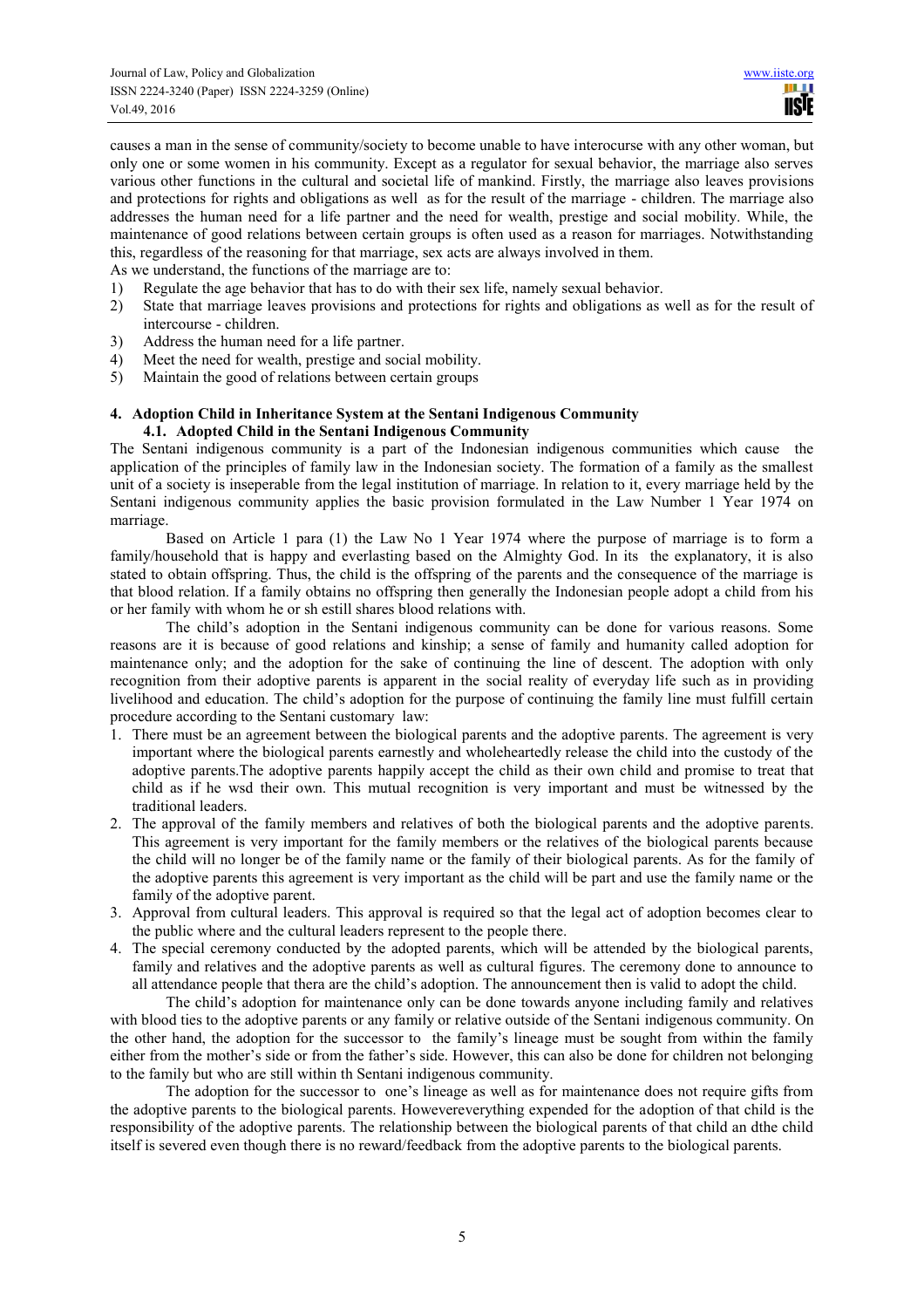### **4.2 Object of Inheritance in the Sentani Indigenous Community**

Wealth of the family is a tool to maintain unity of the family. It is therefore in the process of inheritance, it is not done or the inheritance is not divided amongst the heirs. According to the common definitionn, the inheritance is all possessions left behind by someone who has passed away,<sup>1</sup>either the treasures has already been divided, undivided, or cannot be divided. Based on the definition as stated, then, if we talk about inheritance, we are talking about the treasures of the recently departed : whether the wealth of the person has already been divided, undivided, or cannot be divided.

The definition of divide in general means that the inheritance is to be divided by its owner to the ehirs and the ownership of that inheritance does not mean that the absolute owner as individuals has no social function. Due to the customary law which governs the ownership of inheritance is still affected by the properties and characteristics of harmony and togetherness, then it is still affected by a sense of family unity as well as a sense of kinship. This is the most essential Indonesian identity.

In general, the suspension of the passing on of inheritance is due to the inheritance still being with the widow or widower and their children. If he wishes to sell or to alienate the inheritance to another party, then he must first deliberate with his children. The deliberation is done because they are entitiled to the assets in the use of such property.<sup>2</sup> In addition to that, there are treasures that is not divided by its owner amongst the heirs in terms of mastery and ownership due to the nature of the object, usage and the circumstances which are indivisible.

A heritage treasure itself is a treasure owned by certain people within a tribe, namely people who wield influence over the life of a tribe, such as the chief, Ondofolo, the cultural heads or leaders, warlords or keret heads. The heritage treasures in the Sentani local language is called "*Rung Kangge*" or "*Hokdu*". The term *Rung Kangge* or *Hokdu* can also be interpreted as a place to keep a person's inheritance such as beads, stone axes or stone bracelets.

The Sentani indigenous community also know what is called innate property. This innate property is usually given to daughters who will be leaving her kin. Aside from that, the Sentani indigenous community also recognize joint property which is called "*Khani Khela*". Joint property is property acquired by spouses during their marital bond. Although only the husband or wife within the bonds of marriage work to acquire it, the property or wealth remains the property of both husband and wife. In th event of a divorce, that property is divided amongst husband and wife; however if there are any offspring, that property becomes theirs.

## **4.3 Rights of Adopted Children to their Adoptive Parents' Wealth**

The legal standing of adopted children in Indonesia according to the customary law is not always the same. This is due to the fact that Indonesia is composed of various tribes with their own culture. This condition then causes the customary law that governing adopted children in relation to the wealth of their parents also varies. In some areas it has been found that the legal act of child adoption is the act of releasing that child and the familial bonds with his parents and to incorporate that child into the family of his adoptive parents. So that the child will subequently serve as the biological children of their adoptive parents to continue their lineage.

Conversely, in some areas it has been found that the child adoption is merely incorporating that child into household life so that he/she becomes a part of their adoptive parents' household without terminating his bond with his parents. So they are not adopted to succeed the family's lineage. Thus, it can be said that the status of that child in relation to their parents' wealth is dependent on the background of the child adoption as explained in the previous chapter.

In the Sentani indigenous community, the child is adopted to succeed the family's lineage and is entitled to all of their adoptive parent's wealth without exception. If the adoptive parents have biological children, then the adopted child has the same status as the biological children in the case of inheriting the property left behind by his adoptive parents. The adopted children may also be appointed to customary positions such as Ondofolo, koselo-kosela, and so on. Even if the adopted child is a boy, where the child of his adoptive parents is a girl, then the adoptive child has the position of male mayorat who will lead, maintain and take care of his adoptive female siblings and to master the inheritance of his adoptive parents. The daughters of those adoptive parents only get certain parts of the inheritance that are not the same with the inheritance rights ofthe adopted children who recieve higher priority.

If the adopted child is still small or immature, then for a while all the possessions of his adoptive parents are taken care of by a brother and foster father, unless both of the adoptive parents are still alive. Once the child becomes and adult and has married, the inheritance will by itself be transferred to the adopted child. Furthermore, the legal relationship between the adopted child and his biological parents is terminated. The adopted child is no longer heir to his biological parents' wealth. The adopted child is entitled to the

 $\overline{a}$ <sup>1</sup>Anonim*, Encyclopedia of The Customary Law and Cultural Customary in Indonesia (Ensiklopedia Hukum Adat dan Adat Budaya Indonesia)*, Alumni, Bandung, 1977, p. 14-19.

<sup>2</sup> Soedarso, *The Customary Inheritance Law (Hukum Waris Adat)*, Majalah Hukum Adat, Tahun II, No. 1-2, Yogyakarta, 1961, p. 73.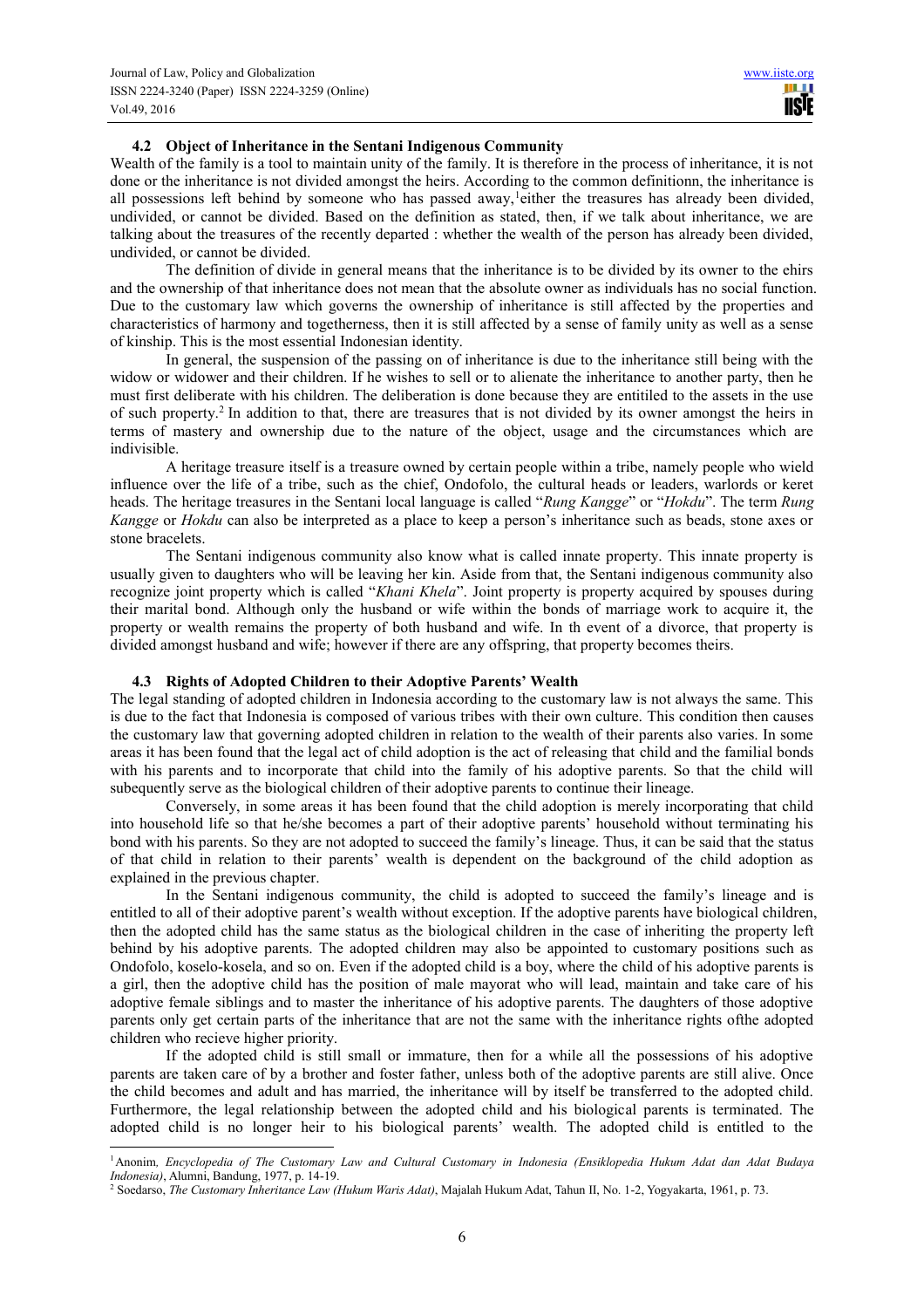possessions/wealth of the adoptive parents.

If the adopted child is only known by close family and relatives and have the approval of the family and relatives, both adoptive parents and biological parents with the aim of continuing the adoptive parent's family's lineage, then the adopted child becomes their heir and is entitled to the property of his/her the adoptive parents. The position of the child is the same as the biological children if that family has any.

This is pursuant to Supreme Court Decision Number 281/K/SIP/1973, which in its consideration affirms that for an adoption to be valid, it must go through the process of appointment in the form of a Traditional Ceremony and followed by an announcement.<sup>1</sup>The same thing is confirmed in the Supreme Court Decision Number 210/K/SIP/1973, which said that in addition to obtain the approval and agreement of the child's family and of the family wishing to adopt the child, it must be done with a traditional ceremony attended and witnessed by the cultural elders and the village head.<sup>2</sup>

As mentioned earlier, the child adoption has certain formal requirements, which has to be through a traditional ceremony. It was not only in a decision from the sevententh, but also in the eightenth with the Supreme Court Decision No. 2153 K/Pdt/1983 which stated that despite facts proving that a person has been taken care of and adopted as an adopted child that is insufficient to become the basis of the validity of an adoption, since it must also be prove that a traditional ceremony has been held in honor of the adoption.<sup>3</sup>

This decision as mentioned above is the same as the Supreme Court Decision Number 912K/31P,/ 1975 which was decided in 1981. It confirms that without a traditional ceremony, the child adoption is not valid even if he had been taken care of and has lived in someones house and is married to the person involved. Those facts are insufficient to support the validity of the adopted child, because it does not prove them having held a traditional ceremony.<sup>4</sup> Furthermore, if the child had been adopted only for maintenance purposes, then his position is not as heir because he is adopted not to become successor to the famly's lineage. So that he has no right over his adoptive parents' inheritance. He will get part of the inheritance but not in his capacity as heir, but because he has brought advantage of his adoptive parents. Thus, he has been given a portion of the inheritance left behind by his adoptive parents.

The adopted child obtains or receives a different inheritance when compared to the descendants of the deceased. If his standing is the same as the family's biological children, then those children have the same right with as biological children in terms of inheritance. If the adopted child from a judicial standpoint is not really like a biological child where the relation between that child and his parents has been severed, then he gets two sources, namely from his biological parents and adoptive parents.<sup>5</sup>

From his adoptive parents, he is entitled to their household wealth called joint property and he is excluded from the possessions of origin which belong to his adoptive parents. As a consequence of the domestic relationship between adopted child and adoptive parents, rights and obligations between the two parties over the household's wolth arise.<sup>6</sup> This is reflected in several jurisprudence, as mentioned below:

- a. *Landraad Purworejo* Decision dated 25 Agustus 1937 which decided that the joint property felt to the widow and the adopted children, while goods of origin return back to the siblings and relatives of the testator, if the deceased had no biological children.
- b. *RaadvanJustitie* Decision, Jakarta dated 25 Mei 1940, which stated that under West Java customary law, the adopted children were entitled to joint property of deceased adoptive parents if the deceased had not biological children.

If we examine the two jurisprudence mentionedd above, it can be said that the adopted child is only entitled to inherit his adoptive parents' joint property and only if there are no biological children. However, if there are biological children, then those children are also entitiled to the joint property alongside the adopted child, while the adopted child is not entitiled to inherit goods of origin. Thus, it can be said that adopted children are merely part of the household but are not heirs. Furthermore, adopted children have the right to make a living from the inheritance left behind by the adoptive parents.<sup>7</sup>

Berthling said that the status of the adopted children is not heirs to the adoptive parents' goods of origin but he does profit from being part of the household, as well as after his adoptive parents have passed away.<sup>8</sup> It is further confirmed that if joint property is insufficient in the division of inheritance, the adopted child may ask for portions of property from his adoptive parents' goods of origin who do not have biological children. Berthing's opinion is in line with the *Raad van Justitie* Decision Jakarta dated 6 Mei 1939 which stated that if the joint

 $\overline{a}$ <sup>1</sup>Decision 29 December 1975, *Summary of Jurisprudence of Indonesian Supreme Court* (*Rangkuman Yurisprudensi Mahkamah Agung II)*, p. 74.

<sup>2</sup> Decision 2 November 1975, *Ibid*. p. 72.

<sup>&</sup>lt;sup>3</sup> Supreme Court Decision, dated 29 Januari 1995, not published.

<sup>4</sup>Decision dated 31 Maret 1981, *Yurisprudensi Mahkamah Agung*, 1981, p. 156.

<sup>5</sup> Djaeren Saragih, *Op, Cit,*p. 155.

<sup>6</sup> Supomo, *Op Cit*, p. 84.

<sup>7</sup> *Ibid*, p. 79.

<sup>8</sup> Soerojo Wignjodipoero, *Op, Cit*., p. 186.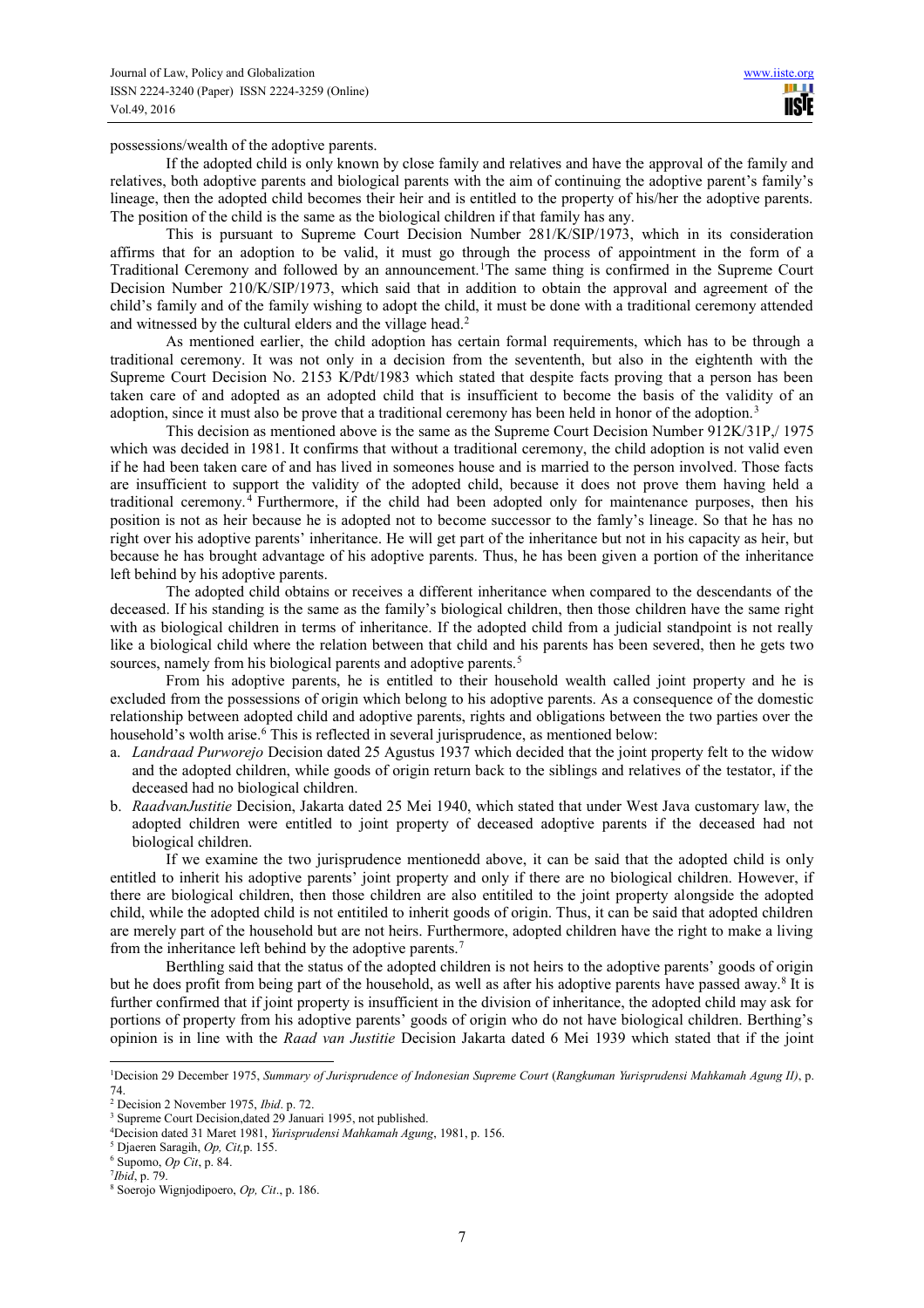property is insufficient in the division of inheritance left by the adoptive parents, the adopted child may ask for portions of the goods of origins, up to the amount considered fair.

Djojodigoeno and Tirtawinata further say that the standing of the adopted child is entirely the same also in accordance to members of other relatives as heirs. It is merely an application of the consequences on the basis of the principle the adoption is the adopting of a child as one's own.<sup>1</sup>

According to Soerojo Wignjodipoero, the standing of an adopted child ascontemplated by Djojodigoeno and Tirtawinata only recently acquires if the adopted parents or the person who adopted them views and treats the child as their own progeny both physically and mentally.<sup>2</sup>If we look at the jurisprudence before our independence, as a comparison we should also see the supreme court decision on the positon of adopted child after our independence as well.

The Supreme Court Decision dated 15 Juli 1959 Reg. Nomor182/K/SIP/ 1959 basically states that the adopted childr is entitled to inherit the estate and wealth left behind by their adoptive parents that is not in the form of wealth their adoptive parents inheirted.<sup>3</sup> This desicion essentially affirms the previous of the Supreme Court Decisions which state that the adopted child is not entitled to inherit heirlooms, and that those heirlooms should return to the heirs of consanguinity (Decision dated tertanggal 24 Mei 1958 Reg. Number 82/K/SIP/ 1958).<sup>4</sup> The desicion of the Supreme Court, furthermore, dated 18 march 1959. Reg. 37/K/SIP/ 1959 stated that according to Central Javan customary law the adopted child is only entitled to inherit the adopted parents' joint property, and that they are not entitled to the inherit heirlooms.<sup>5</sup>

If we are to pay attention to the jurisprudence both before and after independence, the jurisprudence of both periods are one and the same. The adopted child only has the right to inherit the possessions of their adoptive parents with respect to joint property and with the exception that if the joint property is insufficient, then a portion of the adoptive parents' goods of origin may be given to the adopted child. Those jurisprudence also do not distinguish whether the child was adopted to succeed the family's lineage or for maintenance purposes only. As for the goods of origin, the adopted child is generallynot entitled to it, and those goods return where they came from, namely to the husband and wife's family.

Regarding goods of origin, if there are any biological children, then the ones entitled to inherit those goods are the biological children. Whereas, if there are no biological children, then the goods of origin return to the heirs of consanguinity.<sup>6</sup> The Supreme Court Decision No. 1002/K/SIP/ 1976 also states that the widow and the adopted child inherit the joint property while the goods of origin return to when they came.<sup>7</sup> The right and status to inherit joint property further is the same as the right and status of biological children.Similarly,the Supreme Court Decision Number 3832/K/PDT/ 1985 explains that the adopted child has the same right and status to the inheritance left behind by their adoptive parents as their biological children.<sup>8</sup>

#### **4.4 The Rights of the Adopted Child to the Biological Parents' Wealth**

As previously explained, the right of the adopted child to inherit depends on the motivations of the adoption. The motivation may be divided into the objective:

- 1) to continue descent;
- 2) to maintain or to raise children solely.

If the purpose is to continue the descent, then the child will enter into the family's and adopted parents' environmet on his own. In other words, the child becomes heir and is entitled to inherit the wealth of his adoptive parents. His position will be the same as a biological child if by coincidence his adoptive parents have children. Thus, the legal relationship between the child and his biological parents is terminated, and the adopted child can obtain part of his biological parents if allowed to do so by his parents.

On the other hand, if the child is adopted merely for the purpose of maintenance, then the legal relationship between the child and his biological parents is not terminated nor interrupted. Thus, the child remains the heir to his biological parents and is entitled to inherit the wealth of his biological parents. In other words, the child does not have the same status as the heir to the adoptive parents, but instaead the child is heir and is entitled to inherit the wealth of his biological parens and sibling, both in the form of joint property as well as in the form of goods of origin. While the rights of the adopted child to the adoptive parents is only in the form

 $\overline{a}$ 

<sup>1</sup> Djojodigoeno dan Titawinata, *Adat Privaat recht van Middle Java*, cited by Herlian Sumampouw, with Paper Panel Discussion : *Research on the Child Adoption* (*Penelitian Tentang Anak Angkat)*, Bandung 31 Oktober 1981, p. 11.

<sup>2</sup> Soerojo Wignjodipoero, Op Cit, p. 187.

<sup>3</sup> Subekti, R, *Indonesia Customary Law in Jurisprudence of the Indonesin Supreme Court (Hukum Adat Indonesia dalam Yurisprudensi Mahkamah Agung)*, Alumni, Bandung, 1991, p. 26.

<sup>4</sup> *Ibid*, p. 24. 5 *Ibid*, hlm, 22.

<sup>&</sup>lt;sup>6</sup> Yahya M. Harahap, *The Legal Standingof Widow, Widower, and the Adopted Child in Customary Law (Kedudukan Janda, Duda dan Anak* 

*Angkat Dalam Hukum Adat)*, PT. Citra Aditya Bakti, Bandung, 1993, p. 153. 7 Putusan 13 April 1978, *Yurisprudensi Indonesia Mahkamah Agung 1980 III*, p. 160.

<sup>8</sup> Putusan 16 Februari 1987, *Varia Peradilan Tahun II Nomor 23 Agustus 1987*, p. 48.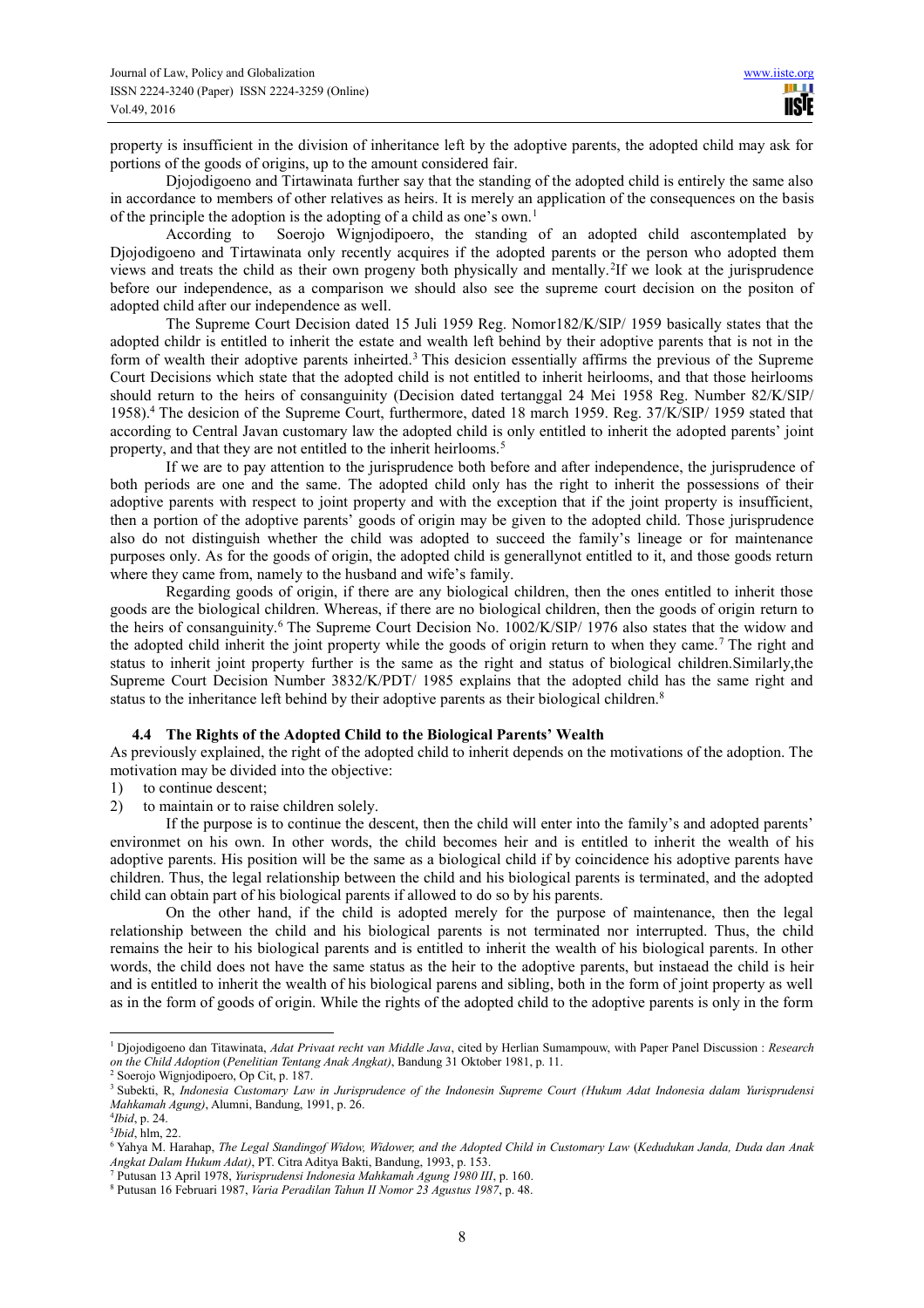of gifts and wealth given by the adoptive parents to the child. These giftts are not the same as the share obtained by the heir of these adoptive parents. Usually, this kind of sdopted child only obtains maintenance fees, such as fees for education and so on. After the child has achieved his dreams, then the child may return to his biological parents. The adoption of this sort stops when the child has grown up and has married or has a household of his own.

## **4.5 The Adopted child as the Successor to the family's lineage in the Sentani Indigenous Community**

The Sentani indigenous community is a community that embraces the patrilineal descent system where the line of descent is drawn from the male's line thus the role of sons are more prominent than daughters. However, as already noted earlier, not all families formed through a valid marriqage obtains children or has sons to succeed their lineage. Although the families have children but they are all daughters and they have no sons or the family has no children then the way in which families who do not have children or sons is through adoption.

In principle, the adoption in the Sentani indigenous community is for sons. The purpose of the adoption is to continue the lineage of the adoptive parents. If the adopted child has fulfilled the requirements for the adoption, then the child becomes successor to the family's lineage and will use the name of the family and the adoptive parents.

The adopted child as successor to the lineage has the function to:

- 1) Protect their adoptive parents in their old days;
- 2) Protect their adoptive parents' estate;
- 3) Recognize and respect their adoptive parents as their biological parents;
- 4) Recognize and respect the family and the adoptive parents.

Furthermore, the adoptive parents function to take care of the future of said adopted child therefore the function of adoptive parents are to :

- 1) Be responsible and are obliged to maintain, educate and to protect their adopted child.
- 2) Develop a child to the best of their ability.
- 3) Leave their estate to their adopted child.

## **5. Conclusion**

The child's adoption according to customary law is legitimate if it is done for the child's welfare and the child's best interests. The adoption according to Sentani customary law is limited to family/relatives and is not registered. Surely, the adoption referred to here has implications in the emerging of legal consequences of the rights of the rights of adopted children as the successor to the inheritance of their adoptive parents which are :

- 1) The position of the adopted child as heir to his adoptive parents and entitled to inherit the estate of his adoptive parents, either property of origin or joint property. The position of that adopted child is as a child of the adoptive parents notwithstanding the fact that his adoptive parents may already have biological children, furthermore the adopted child and the biological child have the same right to inherit.
- 2) The position of the adopted child to his parents' wealth is not as the heir of their biological parents and do not have the right to inherit the estate of their biological parent. The exception is if said adopted child obtains that inheritance if given by their biological parents. However, if their biological parents do not give give that inheritance to said child then he is not entitled to claim part of the inheritance. Based on the Supreme Court jurisprudence where the principle states that adopted children only inherit the joint property of their adopted parents while the inheritance returns to blood relations.

### **References**

- Anonim*, Encyclopedia of The Customary Law and Cultural Customary in Indonesia (Ensiklopedia Hukum Adat dan Adat Budaya Indonesia)*, Alumni, Bandung, 1977.
- Bushar Mohammad, *Hirarchy of Family Law in Indonesia (Susunan Hukum Kekeluargaan Indonesia)*, PT. Pradnya Paramita, Jakarta, 1985.
- *BusharMuhammad*, *The Principle of Adat Law* (*Asas-Asas Hukum Adat*,) PT. Pradnya Paramita, Jakarta, 11th ed., 2002.
- Djaren Saragih, *Pengantar Hukum Adat Indonesia*, Publisher: Tarsito, Bandung, 1984.
- Djojodigoeno dan Titawinata, *Adat Privaat recht van Middle Java*, cited by Herlian Sumampouw,. with Paper Panel Discussion : *Research on the Child Adoption* (*Penelitian Tentang Anak Angkat)*, Bandung 31 Oktober 1981.

Hilman Hadikusuma, *Hukum Waris Adat*, Publisher: Citra Aditya Bakti, Bandung, 1990.

- Juli Cristie, *Sistem Hukum Kewarisan Adat Batak Tuba Dalam Kaitannya Dengan Pengangkatan Anak*, Thesis for Notarial Master Program, University of Padjadjaran, Bandung, 2004.
- Koentjaraningrat, *The Basic Social Anthropology (Pokok-Pokok Antropologi Sosial)*, Dian Rakyat, Jakarta, 1997, .